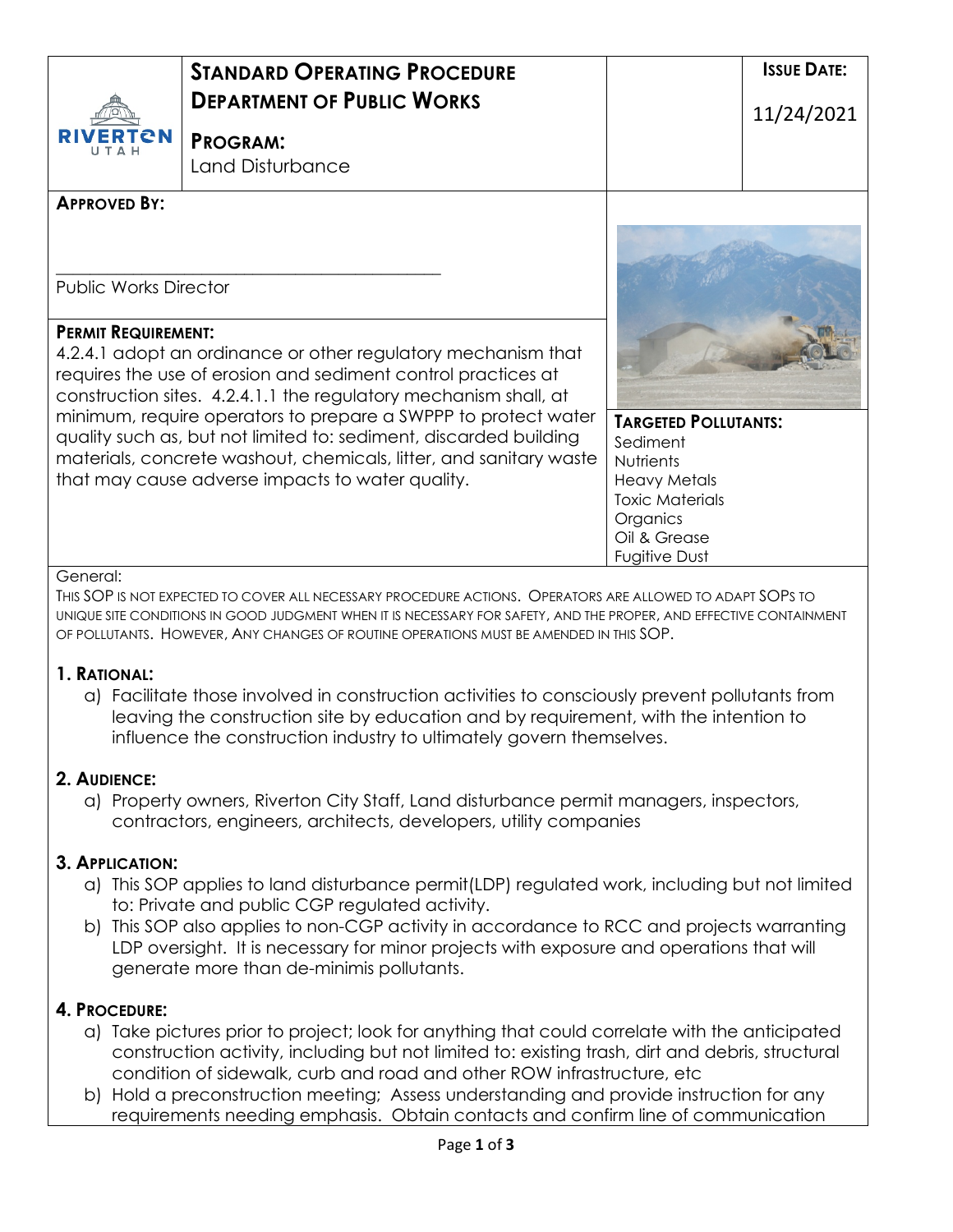|                                                                                                                                                                        | <b>STANDARD OPERATING PROCEDURE</b>                                                                                                                              |  | <b>ISSUE DATE:</b> |  |  |
|------------------------------------------------------------------------------------------------------------------------------------------------------------------------|------------------------------------------------------------------------------------------------------------------------------------------------------------------|--|--------------------|--|--|
|                                                                                                                                                                        | <b>DEPARTMENT OF PUBLIC WORKS</b>                                                                                                                                |  | 11/24/2021         |  |  |
| eм                                                                                                                                                                     | <b>PROGRAM:</b>                                                                                                                                                  |  |                    |  |  |
|                                                                                                                                                                        | Land Disturbance                                                                                                                                                 |  |                    |  |  |
| etc.                                                                                                                                                                   |                                                                                                                                                                  |  |                    |  |  |
| $\bullet$                                                                                                                                                              | Commercial Projects: Precon is held with all Departments and Divisions and the<br>applicant schedules this with the Development Division. Conduct a separate pre |  |                    |  |  |
|                                                                                                                                                                        | BMP inspection before any other land disturbance.                                                                                                                |  |                    |  |  |
| $\bullet$                                                                                                                                                              | Residential Projects: Generally hold the precon on site and conduct a pre BMP                                                                                    |  |                    |  |  |
|                                                                                                                                                                        | inspection for any other land disturbance.                                                                                                                       |  |                    |  |  |
| c) Inspections; Conduct inspections with the intention to educate but also to provide                                                                                  |                                                                                                                                                                  |  |                    |  |  |
| documentation for enforcement actions for recalcitrance permit holders.                                                                                                |                                                                                                                                                                  |  |                    |  |  |
| Written inspections; Use state inspection form and conduct inspections in<br>accordance to GCP requirements.                                                           |                                                                                                                                                                  |  |                    |  |  |
|                                                                                                                                                                        | Generally this is:                                                                                                                                               |  |                    |  |  |
| 1. 1/month but can be more often when necessary to insure compliance and                                                                                               |                                                                                                                                                                  |  |                    |  |  |
| to prevent damage.                                                                                                                                                     |                                                                                                                                                                  |  |                    |  |  |
| 2. Inspect priority sites per permit. Generally this is sites with high risk for                                                                                       |                                                                                                                                                                  |  |                    |  |  |
| impacting water resources, risk to public right of way and challenging                                                                                                 |                                                                                                                                                                  |  |                    |  |  |
| applicants.<br>3. Inspect for damage or eminent damage to water quality, public                                                                                        |                                                                                                                                                                  |  |                    |  |  |
| infrastructure and private property.                                                                                                                                   |                                                                                                                                                                  |  |                    |  |  |
| 4. Ensure all elements the SWPPP are followed in order to prevent the damages                                                                                          |                                                                                                                                                                  |  |                    |  |  |
|                                                                                                                                                                        | aforementioned. Including but not limited to:                                                                                                                    |  |                    |  |  |
|                                                                                                                                                                        | Installation of BMPs per SWPPP<br>٠                                                                                                                              |  |                    |  |  |
|                                                                                                                                                                        | Regular inspections, Appendix E<br>٠                                                                                                                             |  |                    |  |  |
|                                                                                                                                                                        | Site corrections identified by the inspections, Appendix F<br>٠<br>SWPPP Amendment Log, Appendix G<br>٠                                                          |  |                    |  |  |
|                                                                                                                                                                        | Grading and Stabilization Activities, Appendix I                                                                                                                 |  |                    |  |  |
|                                                                                                                                                                        | <b>Training Appendix J</b>                                                                                                                                       |  |                    |  |  |
|                                                                                                                                                                        | 5. Include SEV and RCC codes. Keep (1) state inspection form for each                                                                                            |  |                    |  |  |
|                                                                                                                                                                        | month period. See inspection report example: http://goo.gl/Or6oJ and                                                                                             |  |                    |  |  |
|                                                                                                                                                                        | http://goo.gl/5kRiy<br>Regular inspections (observation). Visit the site regularly during the monthly                                                            |  |                    |  |  |
|                                                                                                                                                                        | inspection period. Watch for the presence of BMPs, their performance and of any                                                                                  |  |                    |  |  |
|                                                                                                                                                                        | site maintenance and record each inspection by date. This is to ensure                                                                                           |  |                    |  |  |
|                                                                                                                                                                        | construction activity is not causing damage and to determine if LDP regulations are                                                                              |  |                    |  |  |
|                                                                                                                                                                        | followed. To obtain support documentation if enforcement action is required.                                                                                     |  |                    |  |  |
|                                                                                                                                                                        | Regular inspections are also intended to educate and encourage to the                                                                                            |  |                    |  |  |
| contractor to self govern. Use this information in a constructive way to educate<br>and inform the permit hold of his/her obligations. Record these inspections on the |                                                                                                                                                                  |  |                    |  |  |
| "Additional Comments and Corrective Actions for SWPPP Compliance page" by                                                                                              |                                                                                                                                                                  |  |                    |  |  |
| date. When significant issues exist before the monthly inspection is due, complete                                                                                     |                                                                                                                                                                  |  |                    |  |  |
|                                                                                                                                                                        | the inspection and issue to the operator.                                                                                                                        |  |                    |  |  |
| ٠                                                                                                                                                                      | Follow up inspections. Conduct follow-up inspections and record status for the                                                                                   |  |                    |  |  |
|                                                                                                                                                                        | purpose in compliance and documentation for enforcement actions. Also record                                                                                     |  |                    |  |  |
|                                                                                                                                                                        | these inspections on the "Additional comments and corrective actions for SWPPP<br>compliance page" by date.                                                      |  |                    |  |  |